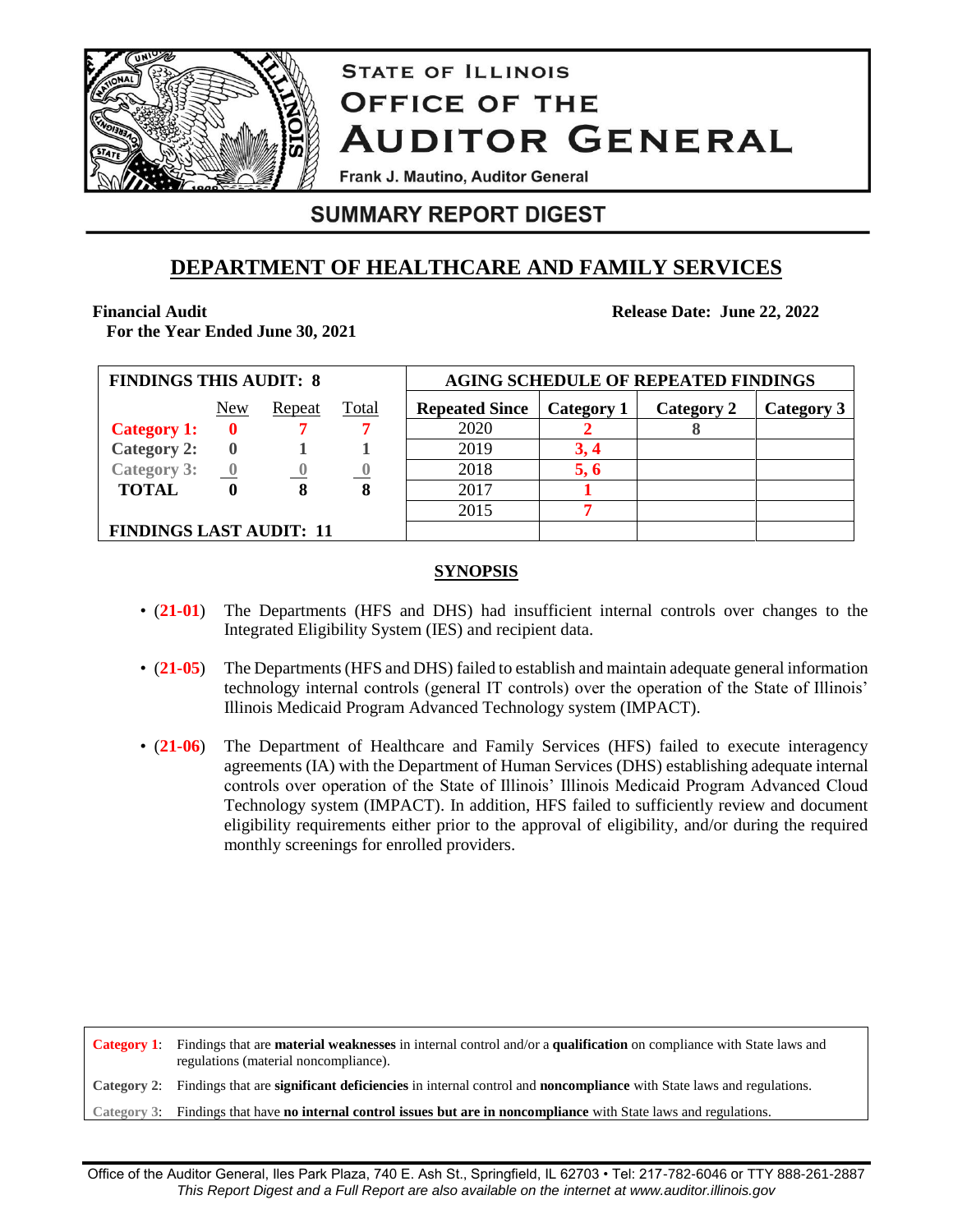## **DEPARTMENT OF HEALTHCARE AND FAMILY SERVICES FINANCIAL AUDIT For the Year Ended June 30, 2021**

| FINANCIAL INFORMATION - Governmental Funds (in thousands) |               | <b>FY 2021</b> | <b>FY 2020</b>  |
|-----------------------------------------------------------|---------------|----------------|-----------------|
| <b>REVENUES</b>                                           |               |                |                 |
|                                                           | \$            | 95,937         | \$<br>71,563    |
|                                                           |               | 18,039,797     | 15,456,556      |
|                                                           |               | 3,668,222      | 3,555,296       |
|                                                           |               | 21,803,956     | 19,083,415      |
| <b>EXPENDITURES</b>                                       |               |                |                 |
|                                                           |               | 25,535,325     | 21,503,644      |
|                                                           |               | 266            | 147             |
|                                                           |               | 27             | 40              |
|                                                           |               | 10,697         | 6,489           |
|                                                           |               | 25,546,315     | 21,510,320      |
| <b>OTHER SOURCES (USES)</b>                               |               |                |                 |
|                                                           |               | 9,296,184      | 8,104,208       |
|                                                           |               | 31,245         | 28,320          |
|                                                           |               | (71,070)       | (68,320)        |
|                                                           |               | (4,492,503)    | (3,676,417)     |
|                                                           |               | (454, 163)     | (2,165,660)     |
|                                                           |               | 45,291         | 27,744          |
|                                                           |               | 4,354,984      | 2,249,875       |
|                                                           |               | 612,625        | (177,030)       |
|                                                           |               | (365,203)      | (188, 173)      |
|                                                           | \$            | 247,422        | \$<br>(365,203) |
|                                                           |               |                |                 |
| <b>SELECTED ACCOUNT BALANCES - June 30,</b>               |               |                |                 |
| <b>Governmental Funds (in thousands)</b>                  |               | <b>FY 2021</b> | <b>FY 2020</b>  |
| <b>ASSETS</b>                                             |               |                |                 |
|                                                           | \$            | 996,387        | \$<br>789,743   |
|                                                           |               | 1,563,188      | 2,463,884       |
|                                                           |               | 1,316,529      | 1,050,061       |
|                                                           |               | 137,948        | 220,195         |
|                                                           | $\mathcal{S}$ | 4,014,052      | \$<br>4,523,883 |
| <b>LIABILITIES</b>                                        |               |                |                 |
|                                                           | \$            | 1,153,055      | \$<br>2,475,282 |
|                                                           |               | 237,396        |                 |
|                                                           |               | 255,905        | 98,256          |
|                                                           |               | 1,205,331      | 983,094         |
|                                                           |               | 2,851,687      | 3,556,632       |
|                                                           |               | 914,943        | 1,332,454       |
|                                                           |               | 247,422        | (365,203)       |
|                                                           | \$            | 4,014,052      | \$<br>4,523,883 |
| <b>DIRECTOR</b>                                           |               |                |                 |
| During Audit Period and Currently: Ms. Theresa Eagleson   |               |                |                 |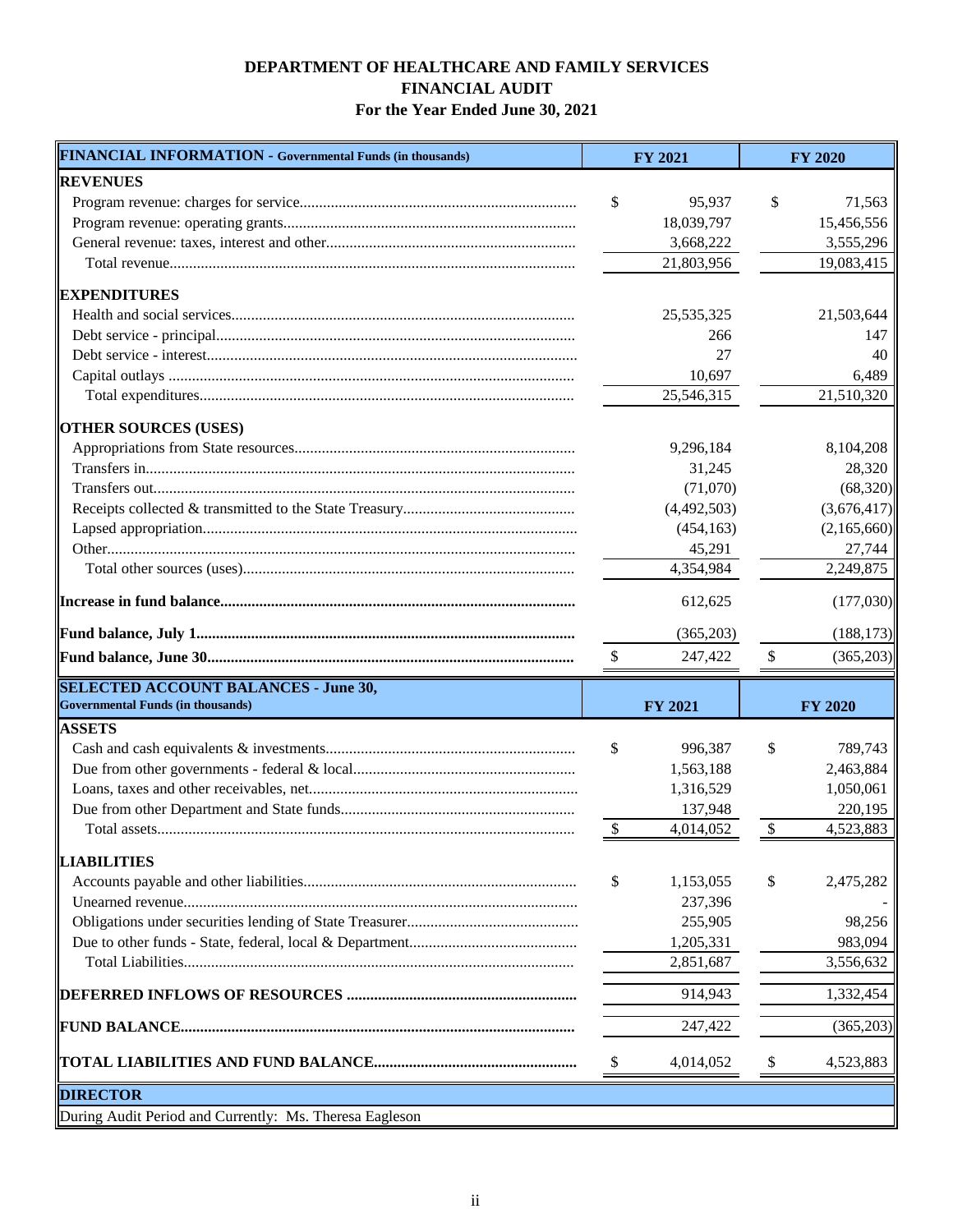### **FINDINGS, CONCLUSIONS, AND RECOMMENDATIONS**

### **INSUFFICIENT INTERNAL CONTROLS OVER CHANGES TO THE IES AND RECIPIENT DATA**

The Department of Healthcare and Family Services and the Department of Human Services (collectively, the "Departments") had insufficient internal controls over changes to the Integrated Eligibility System (IES) and recipient data.

Management of the Departments have shared responsibility for various human service programs in the State and for internal controls over the manual and automated processes relating to eligibility for these programs. The Departments' IES is the automated system used by the Departments which intakes, processes (with the assistance of caseworkers), and approves recipient applications, maintenance items, and redeterminations in order to determine eligibility and make payments for the State's human service programs.

Change control is the systematic approach to managing changes to an IT environment, application, or data. The purpose is to prevent unnecessary and/or unauthorized changes, ensure all changes are documented, and minimize any disruptions due to system changes.

### IES Application Changes Policies and Procedures

Our review of the April 20, 2020 IES Change Management Plan (Plan) noted the Plan did not:

- Define the requirements for the prioritization or classification of changes,
- Define the numerical grading for determining impact,
- Define the detailed documentation requirements for test scripts and results, impact analysis, design documentation, or other required documentation, and
- Define when changes were required to include a specific requirement, who was to review the various steps and when and by whom approvals were required.

Additionally, we noted backout plans to return the system to a previous functional version in the event a change moved into production caused undesired results had not been prepared for individual infrastructure changes.

### Testing of IES Application Changes

Due to the Plan's limitations noted above, the scope of our audit procedures was limited to the Departments' testing and approval of IES changes prior to placing them into production. Specifically, we could not perform testing on other change management control procedures, which would otherwise be typically tested, as they were not included in the Plan.

### **Insufficient internal controls over changes to IES and recipient data**

### **IES Change Management Plan did not contain required information**

**Due to the Plan's limitation our scope of auditing was limited**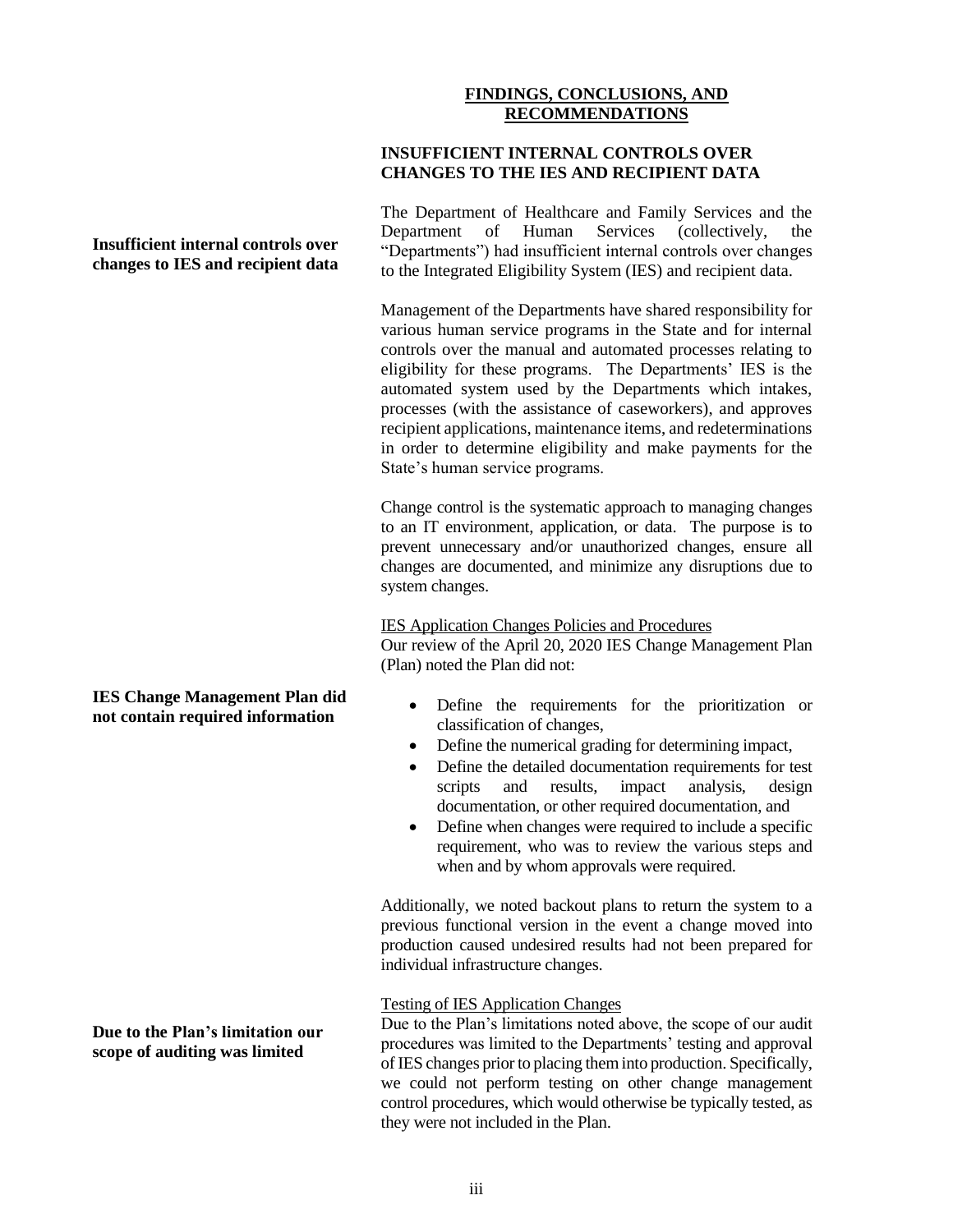Our testing noted no exceptions during testing of IES application changes. (Finding 1, pages 56-58) **This finding was first reported in 2017.** 

We recommended management of both Departments work together to strengthen controls in the Change Management Plan by including:

- Specific requirements for the prioritization or classification of changes,
- Definitions of the numerical grading for determining impact,
- Detailed documentation requirements for test scripts and results, impact analysis, design documentation, or other required documentation,
- Definitions of when changes are required to include a specific requirement, who should review the various steps, and when, and by whom approvals are required, and
- Requirements for backout plans to return the system to a previous functional version in the event a change moved into production causes undesired results, for individual infrastructure changes.

**HFS accepted the recommendation** HFS accepted the recommendation and stated it will work with the Department of Human Services to develop policy guidance that strengthens controls.

### **INADEQUATE GENERAL INFORMATION TECHNOLOGY CONTROLS OVER IMPACT**

The Department of Healthcare and Family Services (HFS) and the Department of Human Services (DHS) (collectively, the "Departments") failed to establish and maintain adequate general information technology internal controls (general IT controls) over the operation of the State of Illinois' Illinois Medicaid Program Advanced Technology system (IMPACT).

In calendar year 2012, HFS and the State of Michigan's Department of Community Health entered into an intergovernmental agreement (IGA) for the State of Illinois (State) to utilize Michigan's existing Medicaid Management Information System (MMIS) and its related infrastructure with the goal of replacing the State's MMIS to accommodate the processing of the State's Medicaid provider enrollment determinations and all Medicaid claim payments to such providers. Since 2012, the State has implemented two phases of IMPACT: Electronic Health Record Medicaid Incentive Payment Program (eMIPP) and Provider Enrollment (PE).

# **Failure to establish and maintain**

# **General IT Controls over IMPACT**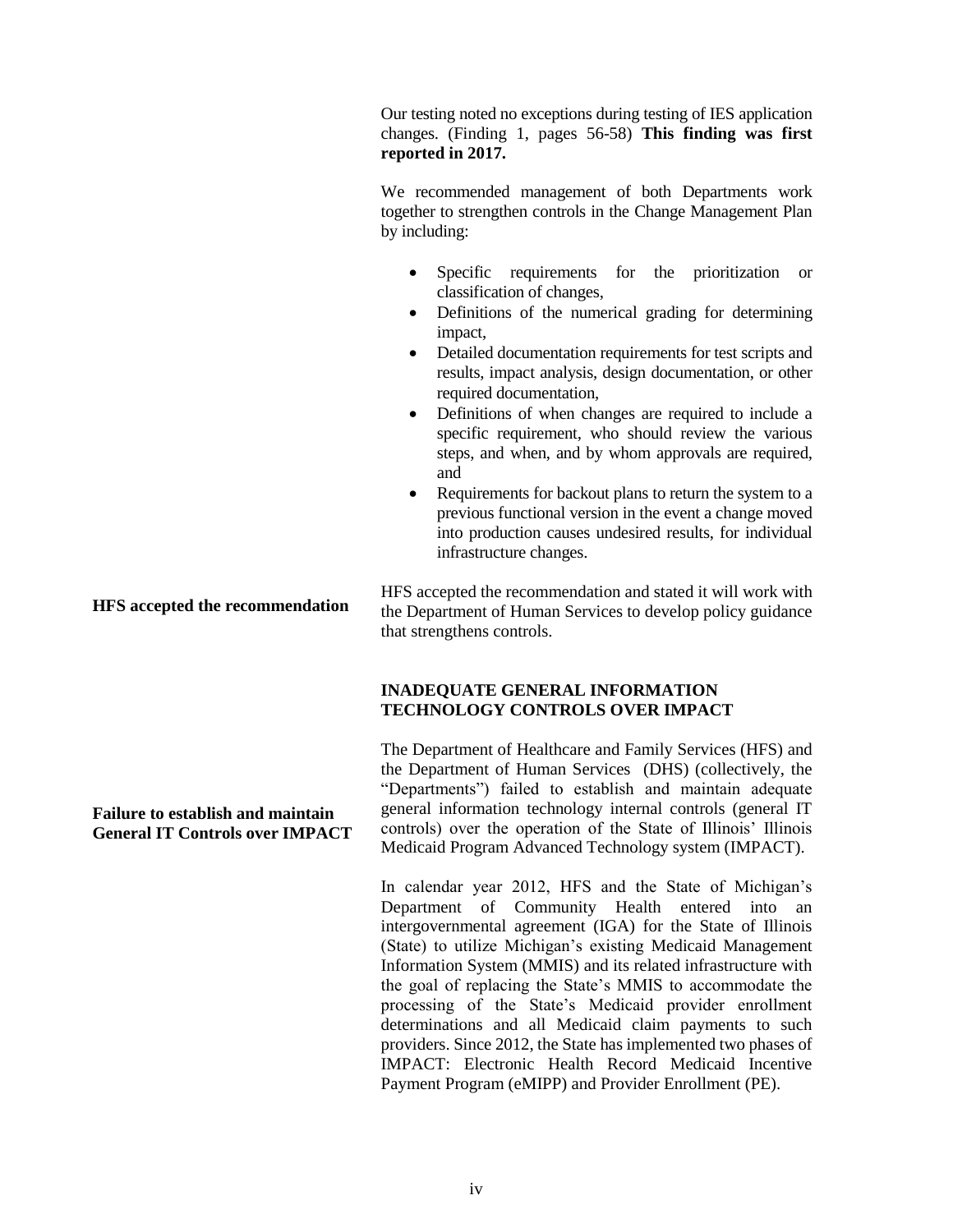**Departments lack access or control over IMPACT and failed to obtain a SOC report over IMPACT**

### **Report lacks required items to sufficiently report internal controls over IMPACT**

An IGA was entered into in 2015 which formally established the Illinois-Michigan Program Alliance for Core Technology. Additionally, the parties agreed to pursue expansion of the Michigan MMIS environment to accommodate the processing of Illinois' Medicaid claims. The IGA required Michigan to extend it current system to utilize cloud architecture that would result in converged infrastructure, maximizing the effectiveness of shared resources, and allowing the shared services to be offered to HFS.

As a result of the Departments not having access to or control over IMPACT and its infrastructure, the auditors requested HFS provide a System and Organization Control (SOC) report which would provide the State and auditors information on the design and effectiveness of internal controls over IMPACT. In response, HFS provided a Security Assessment Report (Report), however, this report did not evaluate the design and implementation of Michigan's internal controls.

Specifically, the Report did not document:

- Timeframe/period in which the Security Assessment Report covered,
- Independent service auditor's report,
- Details of the testing conducted, and
- Details of Michigan's internal controls as they relate to:
	- o Control environment,
	- o Risk assessment processes,
	- o Information and communication,
	- o Control activities, and
	- o Monitoring activities.

As a result, the auditors were unable to perform adequate procedures to satisfy themselves that certain general IT controls (change management) to IMPACT were operating effectively during the audit period.

### Change Management

As a result of the Departments' failure to obtain a SOC report, as noted above, or conduct their own timely, independent internal control review over changes to IMPACT, data, or the infrastructure, the auditors were unable to determine if changes made during the audit period were proper and approved.

### User Access Control

The auditors noted HFS included all users, including DHS users, in its annual IMPACT Provider Enrollment Access Review. However, due to no executed intergovernmental agreement between HFS and DHS (see Finding 2021-006), there was no interim user access review completed for DHS. (Finding 5, pages 65-67) **This finding was first reported in 2018.**

**Auditor unable to perform adequate procedures related to Change Management and User Access**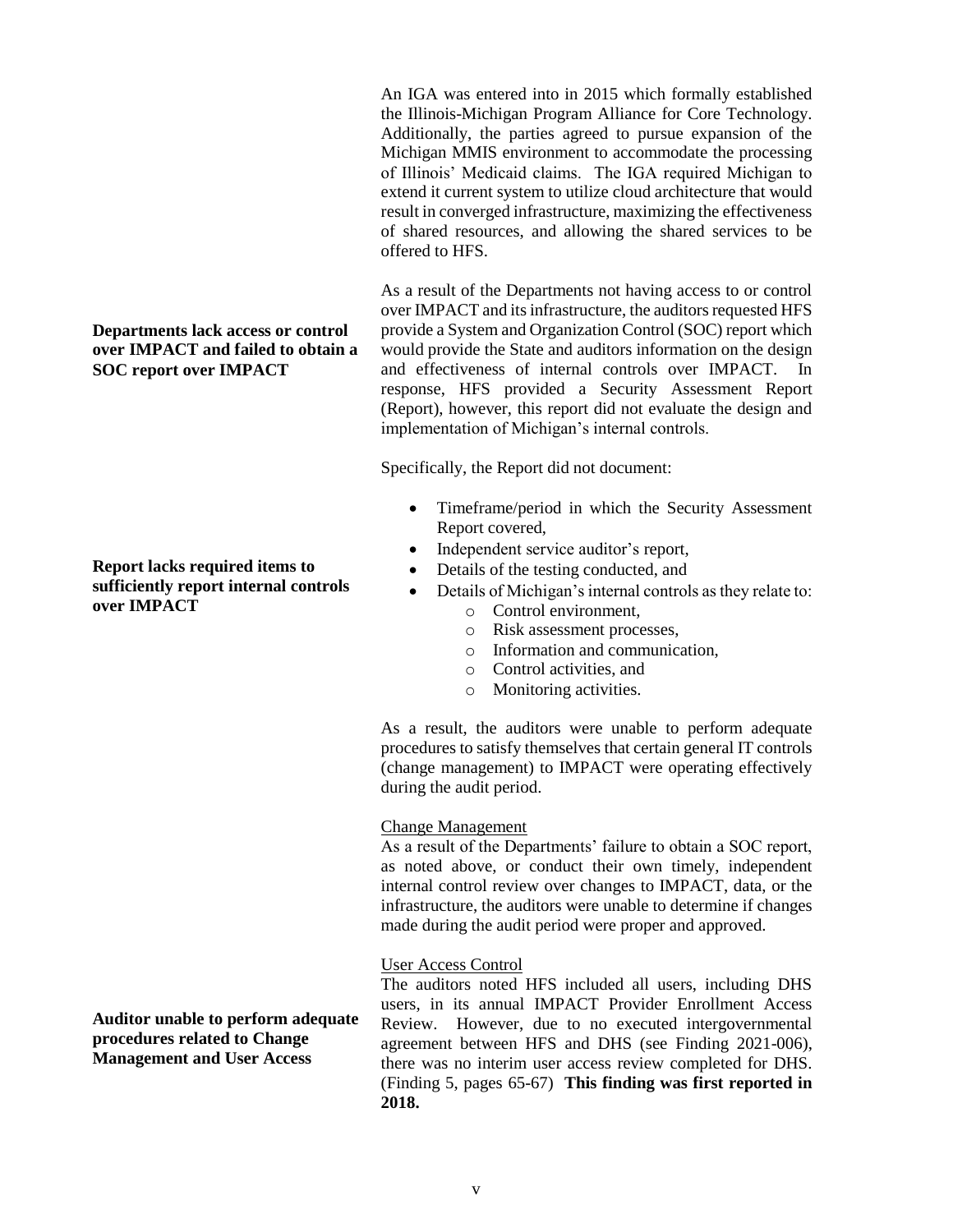We recommended the Departments work with the service provider to obtain assurance the internal controls over IMPACT, data, and the infrastructure, including change control and user access, are adequate. Additionally, until the Departments execute an intergovernmental agreement which addresses all user access testing, we recommended DHS perform periodic user access reviews of all DHS employees with access to IMPACT.

### **HFS accepted the recommendation**

HFS accepted the recommendation and stated a SOC report will be generated and available for the next audit year which will provide HFS with the assurance needed regarding the internal controls over IMPACT.

### **INSUFFICIENT REVIEW AND DOCUMENTATION OF PROVIDER ENROLLMENT DETERMINATIONS AND FAILURE TO EXECUTE INTERAGENCY AGREEMENTS**

The Department of Healthcare and Family Services (HFS) failed to execute interagency agreements (IA) with the Department of Human Services (DHS) establishing adequate internal controls over the operation of the State of Illinois' Illinois Medicaid Program Advanced Cloud Technology system (IMPACT). In addition, HFS failed to sufficiently review and document eligibility requirements either prior to the approval of eligibility, and/or during the required monthly screenings for enrolled providers.

### *Interagency Agreements*

Auditors noted HFS did not enter into or have an existing IA with DHS defining each agency's roles and responsibilities as they related to IMPACT during fiscal year 2021.

### *Detail Sample Testing of IMPACT Providers at HFS*

During fiscal year 2021, 24,209 provider enrollment applications were approved in IMPACT. In order to determine if the providers' applications were approved in accordance with federal and State laws/rules/regulations, a sample of 60 approved applications were selected for testing. Our testing noted seven (12%) approved provider applications did not contain documentation to substantiate a review of the provider's required professional license or board certification to confirm the licenses/certifications were valid at the time the application was approved.

### *Detail Sample Testing of IMPACT Providers at DHS*

During testing, the auditors determined DHS did not solely utilize IMPACT as the official book of record or consistently rely on it to verify its providers met certain Medicaid requirements prior to approving them to provide services. Specifically, in fiscal year 2021, DHS performed procedures to determine if its providers met certain Medicaid requirements outside of IMPACT. Upon

**Failure to establish and implement controls over IMPACT**

**Insufficient review of enrollment determinations**

**12% of applications tested did not contain documentation of review over professional licenses/board certifications were valid**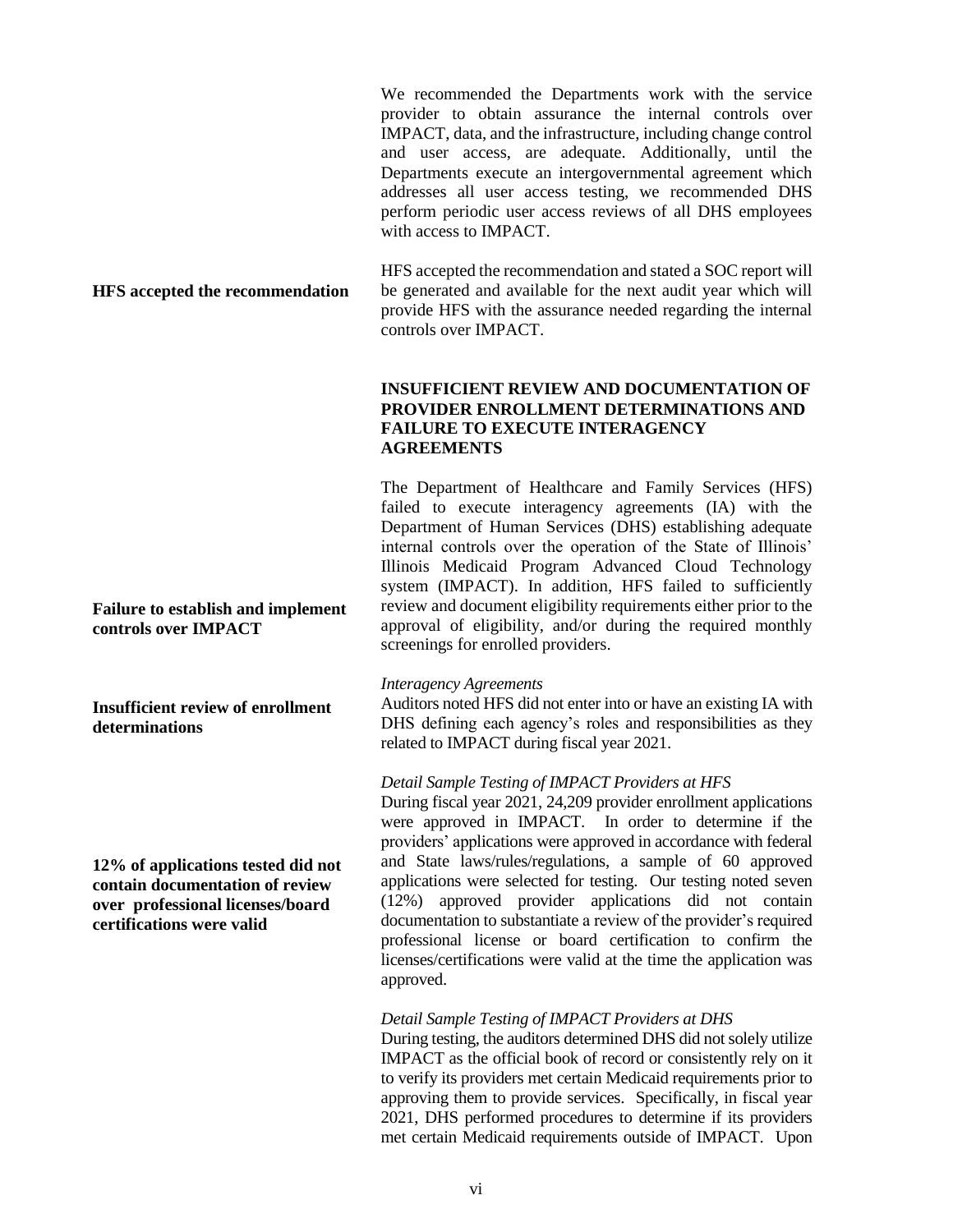completion of those procedures, DHS personnel then entered the providers' information into IMPACT and approved the provider's file in order to grant approval for payment.

In order to determine if DHS provider applications were approved in accordance with federal and State laws/rules/regulations, prior to DHS entering their information into IMPACT, the auditors selected a sample of 60 approved applications for detailed testing and had no exceptions.

Additionally, on a monthly basis, IMPACT conducts monthly screenings of provider profiles against several databases to determine if the provider licenses are valid and current, and identifies suspected criminal activity. During testing, the auditors determined DHS personnel did not regularly follow-up on issues identified in IMPACT during the monthly screenings. (Finding 6, pages 68-70) **This finding was first reported in 2018.**

We recommended HFS management work with DHS to ensure all provider applications are properly reviewed, approved, and documented within IMPACT. In addition, we recommended HFS work with DHS to execute detailed interagency agreements which document specific roles and responsibilities as they relate to IMPACT. Finally, until the interagency agreement is finalized, we recommended DHS follow-up on issues identified pertaining to their providers, from the IMPACT monthly screenings.

**HFS accepted the recommendation** HFS accepted the recommendation and stated the interagency agreement is being finalized. HFS also stated provider enrollment staff works with DHS staff monthly to conduct quality assurance reviews of provider applications approved during previous month and any identified errors are communicated to DHS and corrected.

#### **OTHER FINDINGS**

The remaining findings pertain to inadequate access review procedures for IES, inadequate disaster recovery controls over the IES, insufficient detailed agreement with the Department of Innovation and Technology and inadequate interagency agreement for the IES, failure to review third-party service providers' internal controls, and inadequate internal controls over census data. We will review the Department's progress towards the implementation of our recommendations in our next financial audit.